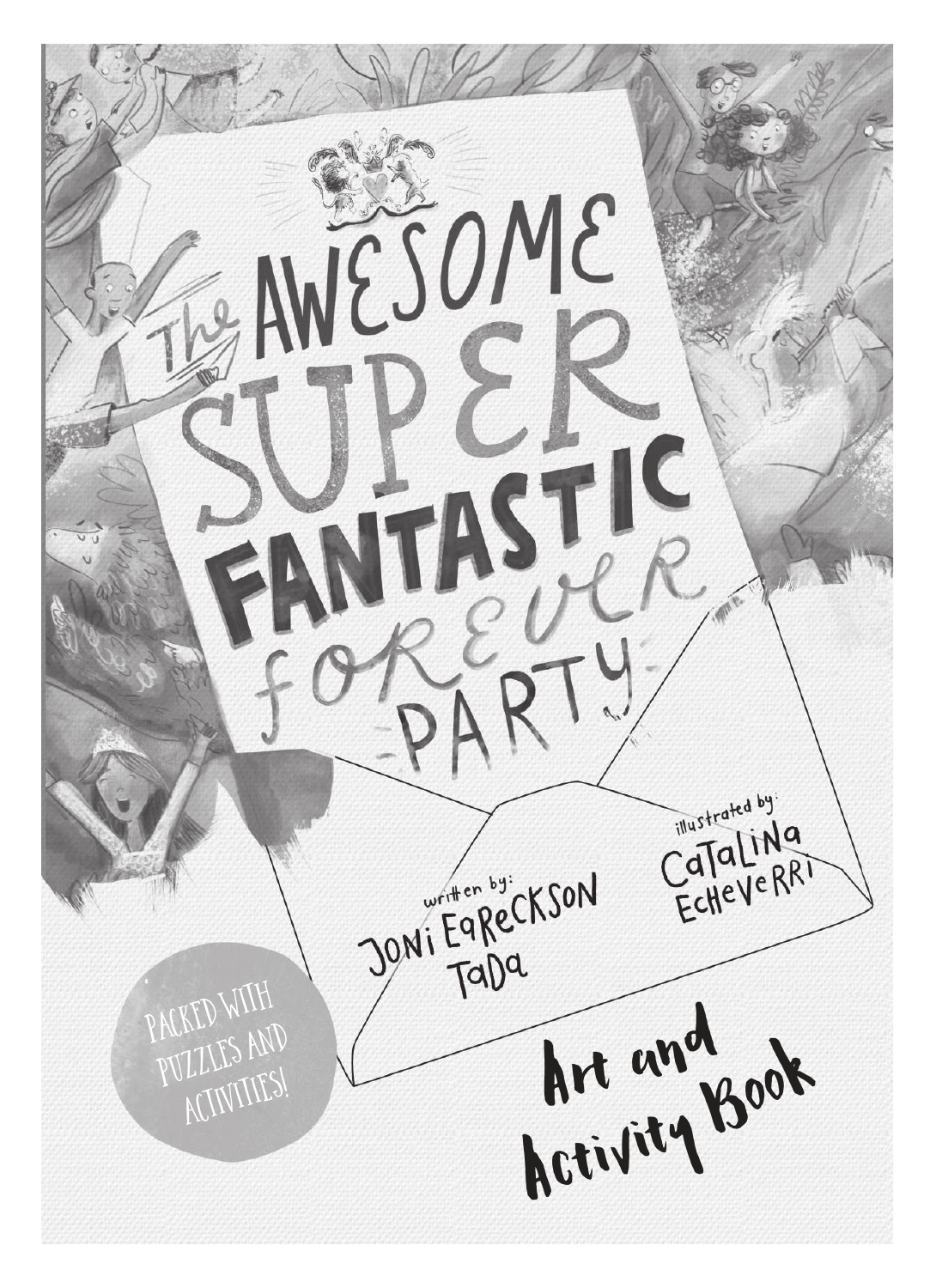

The Awesome Super Fantastic Forever Party Art and Activity Book © The Good Book Company, 2022

"The Good Book For Children" is an imprint of The Good Book Company Ltd North America: www.thegoodbook.com UK: www.thegoodbook.co.uk Australia: www.thegoodbook.com.au New Zealand: www.thegoodbook.co.nz India: www.thegoodbook.co.in

Created and illustrated by Jorie Lee Design, based on the original story by Joni Eareckson Tada and original illustrations by Catalina Echeverri. Cover design and Art Direction by André Parker

ISBN: 9781784987633 | Printed in India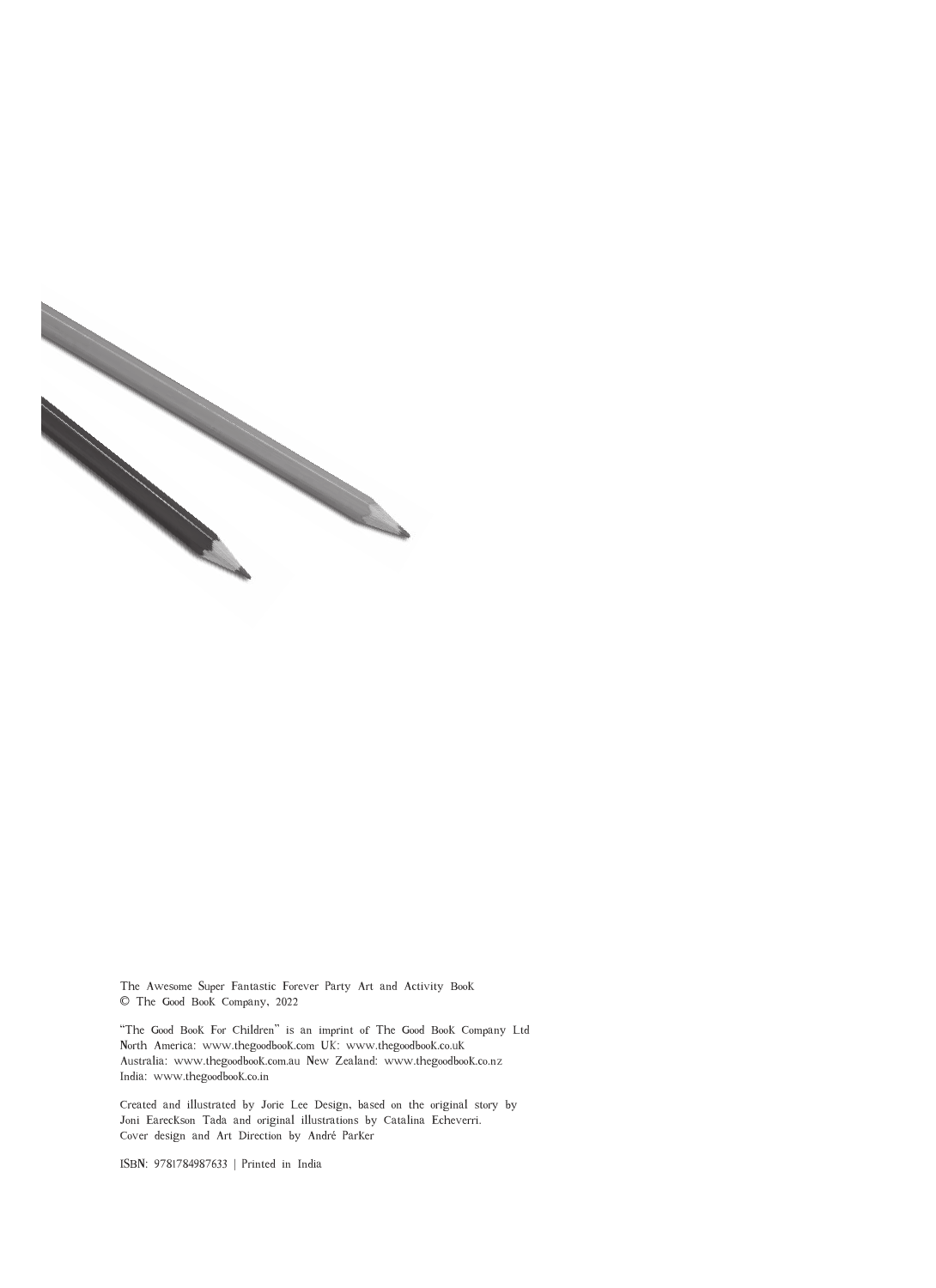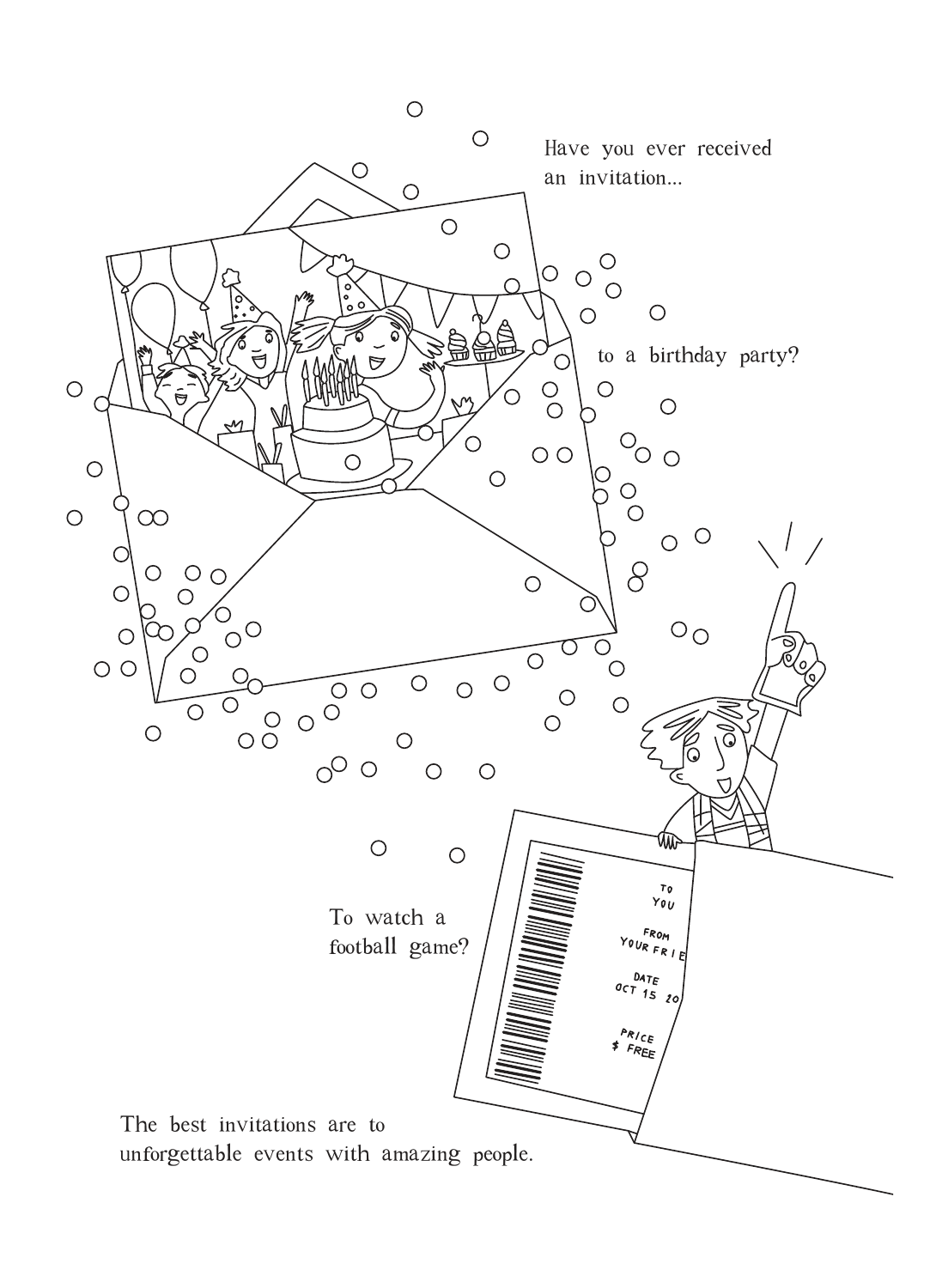Jesus loved giving invitations. And his most wonderful invitation of all was this:

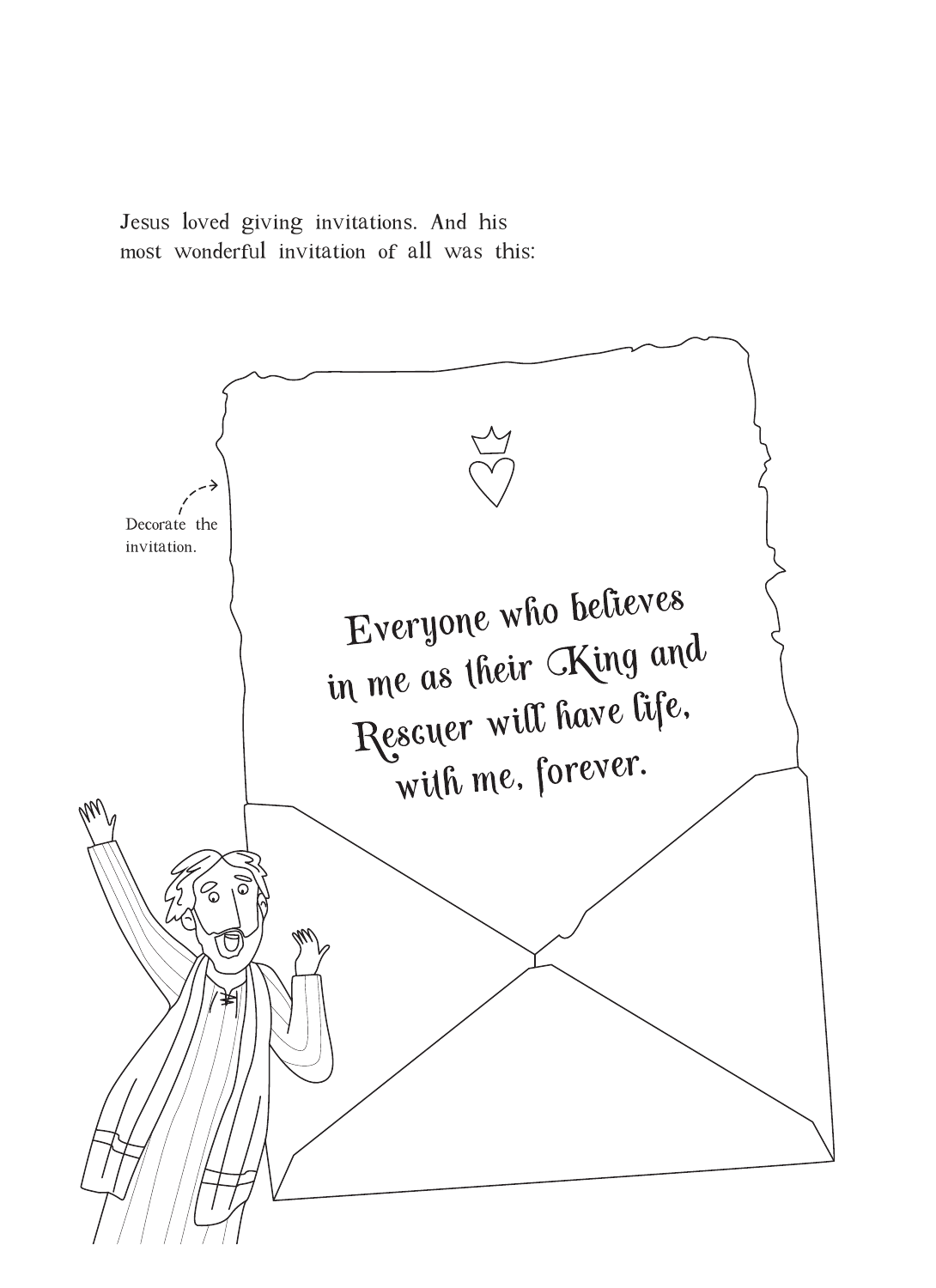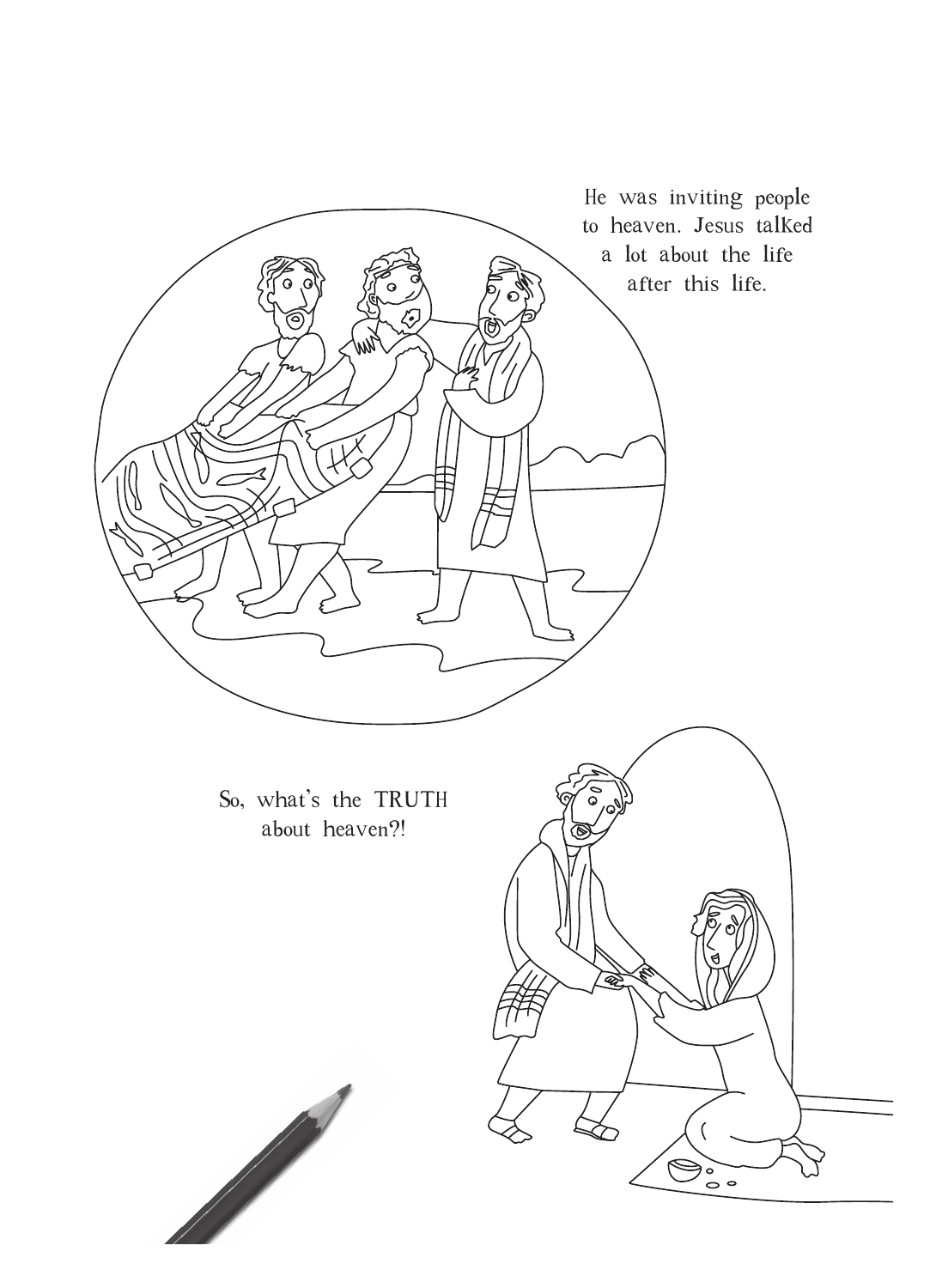Spot the difference

Can you spot the 5 differences in these pictures of Jesus talking to children?